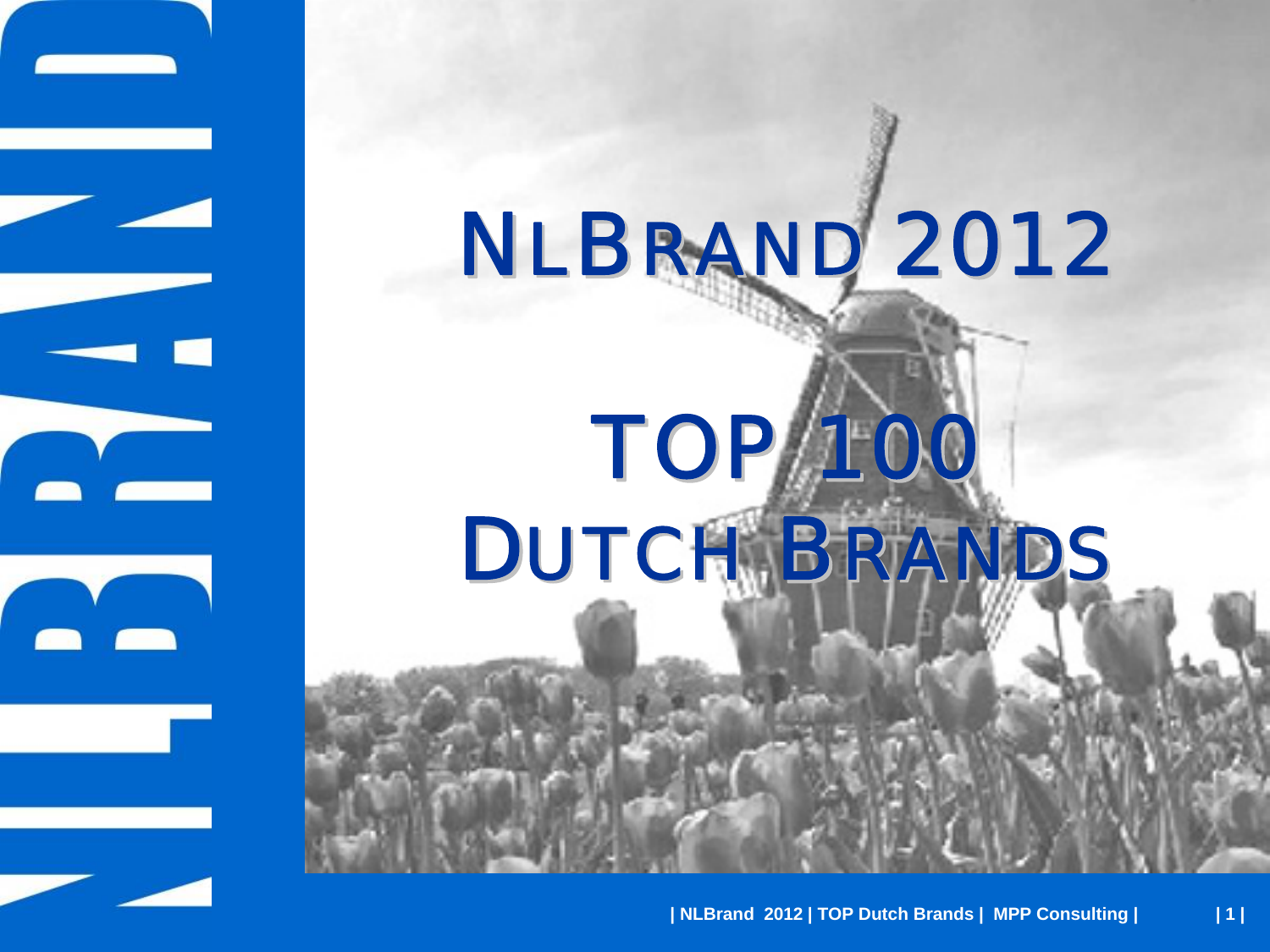

During the last 10 years we could find significant changes in global business model. Most powerful industries in many countries around the world has changed in terms of the most powerful and important of its components – a Brand. So now from the competition at pricing level they started to fight at the brand level. This critical change forced to consider a brand as one of the main components of <sup>a</sup> successful business for many companies, both internationally and locally, within their own country.

As a result, now we are understanding the brand not from the point of view of a standard / classic business attribute, but as a valuable intangible asset that takes a value for the business, as well as of value to clients / customers.

Since 2006, MPP Consulting agency has started the development of methods for determining the potential market value of brands, which would allow to carry out an estimate of the cost of the brand in any country with the maximum number of factors that coul d influence the assessment.

Methodology developed by MPP Consulting agency was tested for some years at Ukrainian market since 2007. In 2010 the researches of the value of the brand was spread to other countries. This ranking «NLBrand 2012» is the first ranking of the Dutch brands, compiled by our agency under the Top National Brands project.

\* Value of brands in ranking indicated in millions \$US

\*\* All rights to brands and trademarks mentioned or referred to in the ranting belong to their respective owners.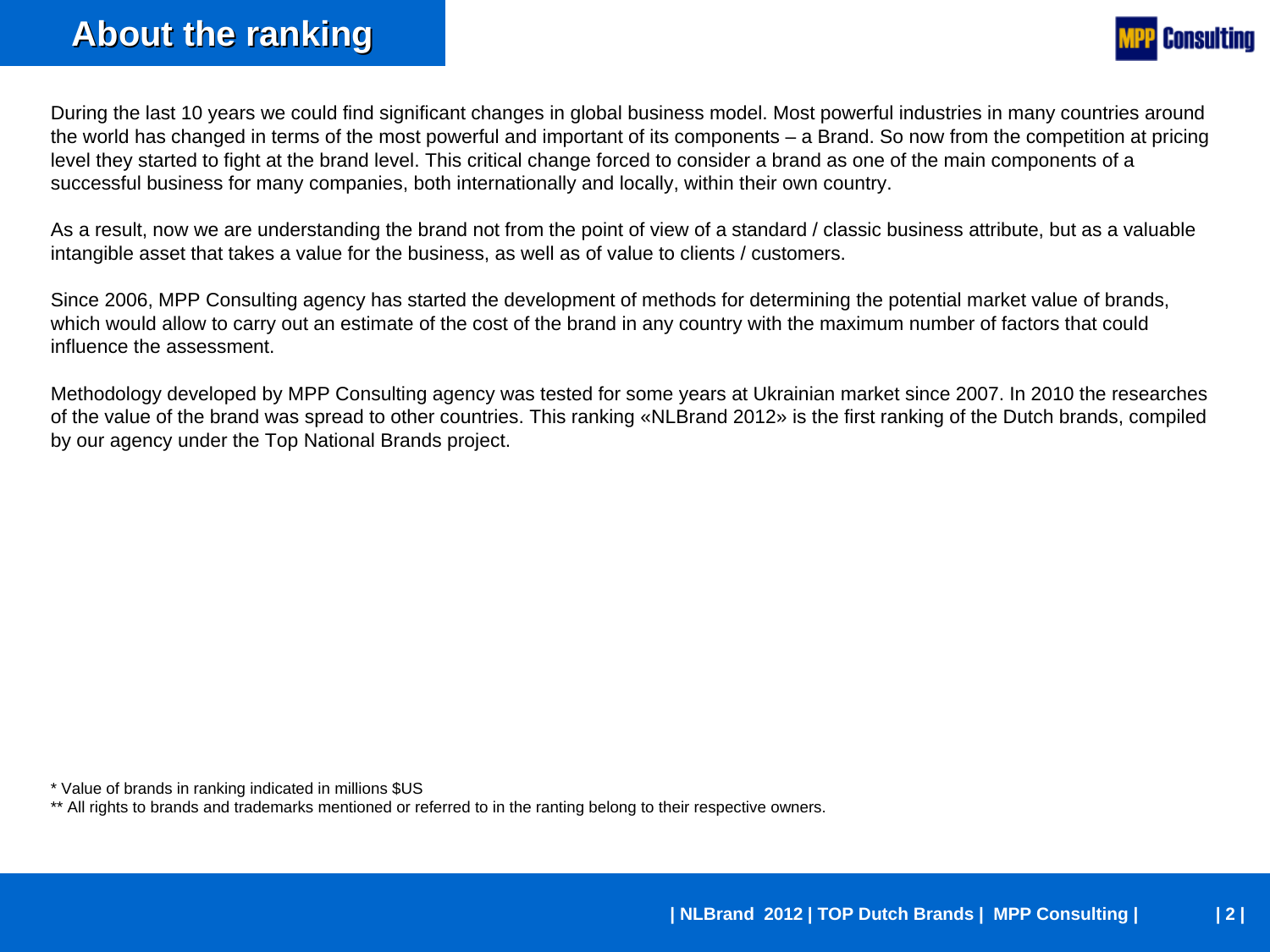#### **TOP 100 1 TOP 100 1 - 50**

|  | <b>MPP Consulting</b> |
|--|-----------------------|
|--|-----------------------|

|                | <b>Brand</b>    | Value | Industry                  |
|----------------|-----------------|-------|---------------------------|
| 1              | Shell           | 20933 | Oil & Fuels               |
| 2              | Philips         | 12850 | Electronics               |
| $\overline{3}$ | <b>ING</b>      | 7955  | <b>Financial services</b> |
| 4              | Heineken        | 7130  | Brewing                   |
| 5              | Rabobank        | 6980  | <b>Financial services</b> |
| 6              | Spar            | 5124  | Retail                    |
| 7              | Unilever        | 3360  | Household chemistry       |
| 8              | Dove            | 1268  | Hygiene goods             |
| 9              | Douwe Eqberts   | 1118  | Coffee                    |
| 10             | <b>KPN</b>      | 1093  | Telecommunication         |
| 11             | <b>TNT</b>      | 1026  | Logistics                 |
| 12             | Aegon           | 991   | Insurance                 |
| 13             | Mentos          | 944   | Confectionary             |
| 14             | Media Markt     | 933   | Retail                    |
| 15             | Grolsch         | 919   | Brewing                   |
| 16             | Nutricia        | 872   | Foods                     |
| 17             | <b>KLM</b>      | 823   | Transport                 |
| 18             | Bavaria         | 760   | Brewing                   |
| 19             | <b>Pickwick</b> | 617   | Tea                       |
| 20             | Delta Lloyd     | 593   | Insurance                 |
| 21             | Fortis          | 584   | <b>Financial services</b> |
| $22^{\circ}$   | Amstel          | 524   | Brewing                   |
| 23             | Calvé           | 517   | Foods                     |
| 24             | Gall & Gall     | 501   | Retail                    |
| 25             | DAF             | 495   | Automotive                |

|                 | <b>Brand</b>    | Value | Industry                  |
|-----------------|-----------------|-------|---------------------------|
| 26              | Leerdammer      | 490   | Milk                      |
| 27              | <b>ABN AMRO</b> | 471   | <b>Financial services</b> |
| 28              | Etos            | 438   | Retail                    |
| 29              | Achmea          | 423   | <b>Financial services</b> |
| 30              | Albert Heijn    | 399   | Retail                    |
| 31              | Lebara          | 377   | Telecommunication         |
| 32 <sup>2</sup> | Ahold           | 358   | Retail                    |
| 33              | Coop            | 248   | Retail                    |
| 34              | Eureko          | 231   | Insurance                 |
| 35              | Randstad        | 229   | <b>Business services</b>  |
| 36              | <b>EMTÉ</b>     | 218   | Retail                    |
| 37              | Akzo Nobel      | 206   | Chemistry                 |
| 38              | De Ruijter      | 202   | Confectionary             |
| 39              | De Kuyper       | 196   | Alcohol                   |
| 40              | Campina         | 193   | Foods                     |
| 41              | Nutrilon        | 188   | Foods                     |
| 42              | C1000           | 177   | Retail                    |
| 43              | Postbank        | 163   | <b>Financial services</b> |
| 44              | <b>Brunel</b>   | 158   | Telecommunication         |
| 45              | <b>SNS Bank</b> | 155   | <b>Financial services</b> |
| 46              | De Friesland    | 144   | Insurance                 |
| 47              | Endemol         | 138   | Media                     |
| 48              | C&A             | 137   | Clothing & Fashion        |
| 49              | Ziggo           | 132   | Telecommunication         |
| 50              | Cup-a-Soup      | 126   | Foods                     |
|                 |                 |       |                           |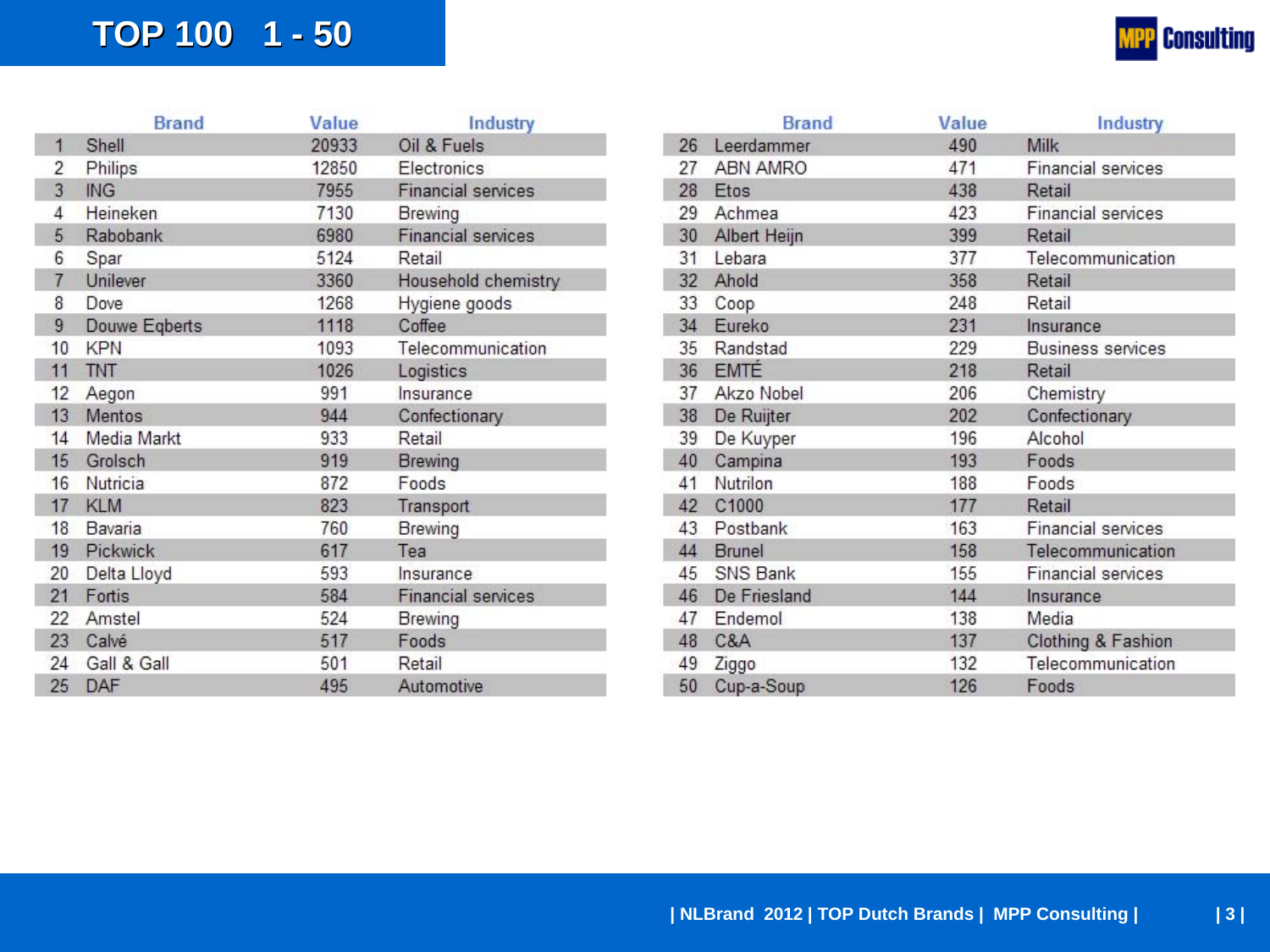#### **TOP 100 51 TOP 100 51 - 100**

|  | <b>MPP</b> Consulting |
|--|-----------------------|
|--|-----------------------|

|    | <b>Brand</b>          | Value | Industry                      |
|----|-----------------------|-------|-------------------------------|
| 51 | Kruidvat              | 123   | Retail                        |
| 52 | Essent                | 121   | Energy                        |
|    | 53 TomTom             | 119   | Electronics                   |
| 54 | <b>Plus Markt</b>     | 117   | Retail                        |
|    | 55 Friesland Bank     | 115   | <b>Financial services</b>     |
| 56 | Xenos                 | 111   | Retail                        |
| 57 | Praxis                | 108   | Retail                        |
| 58 | Ketel One             | 107   | Alcohol                       |
|    | 59 Conimex            | 105   | Foods                         |
| 60 | CZ                    | 104   | Insurance                     |
| 61 | Nutreco               | 102   | Foods                         |
| 62 | <b>Wolters Kluwer</b> | 101   | Publishing                    |
| 63 | Draka                 | 99    | <b>Construction materials</b> |
| 64 | Bol.com               | 98    | Retail                        |
| 65 | Digros                | 97    | Retail                        |
| 66 | Vredestein            | 96    | Chemistry                     |
| 67 | Jumbo                 | 95    | Retail                        |
| 68 | <b>Bruna</b>          | 92    | Retail                        |
| 69 | <b>Bols Liqueurs</b>  | 91    | Alcohol                       |
| 70 | <b>ASN Bank</b>       | 89    | <b>Financial services</b>     |
| 71 | Leaseplan             | 88    | <b>Financial services</b>     |
| 72 | Senseo                | 87    | Coffee                        |
| 73 | <b>OHRA</b>           | 86    | <b>Financial services</b>     |
| 74 | V&D                   | 85    | Retail                        |
| 75 | Hunkemöller           | 84    | Retail                        |

|     | <b>Brand</b>          | Value | Industry                      |
|-----|-----------------------|-------|-------------------------------|
| 76  | Aalberts Industries   | 82    | Insurance                     |
| 77  | <b>NXP</b>            | 81    | Electronics                   |
| 78  | Vopak                 | 80    | Energy                        |
| 79  | Spyker                | 79    | Automotive                    |
| 80  | Arcadis               | 78    | Professional services         |
| 81  | Van Lanschot Bankiers | 76    | <b>Financial services</b>     |
| 82  | <b>Reed Elsevier</b>  | 74    | Media                         |
| 83  | Ditzo                 | 73    | <b>Financial services</b>     |
| 84  | Heijmans              | 72    | <b>Construction materials</b> |
| 85  | Interpolis            | 71    | Insurance                     |
| 86  | Domo                  | 70    | Retail                        |
| 87  | Verkade               | 69    | Foods                         |
| 88  | Hema                  | 67    | Retail                        |
| 89  | Menzis                | 66    | <b>Financial services</b>     |
| 90  | Zilveren Kruis        | 64    | <b>Financial services</b>     |
| 91  | Telegraaf             | 63    | Media                         |
| 92  | ANWB                  | 62    | Travel                        |
| 93  | De Bijenkorf          | 61    | Retail                        |
| 94  | Remia                 | 60    | Foods                         |
| 95  | Efteling              | 59    | Travel                        |
| 96  | Marktplaats.nl        | 58    | Services                      |
| 97  | Unox                  | 57    | Foods                         |
| 98  | Wehkamp               | 56    | Retail                        |
| 99  | Wieckse               | 55    | Alcohol                       |
| 100 | Bolletje              | 54    | Foods                         |
|     |                       |       |                               |